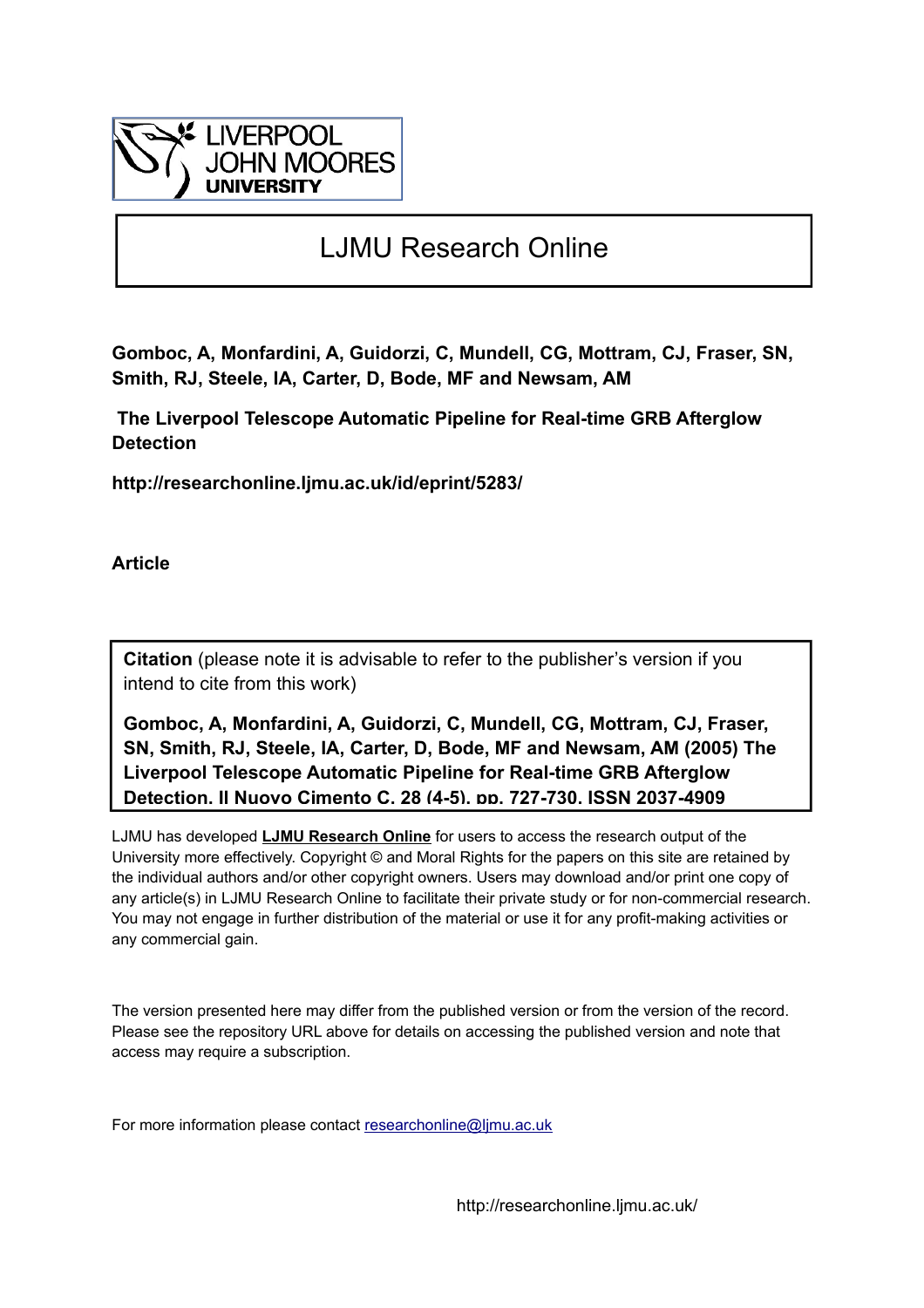## The Liverpool Telescope Automatic Pipeline for Real-time GRB Afterglow Detection

A.  $Gomboc(^{1})(^{2})(^{*})$  $Gomboc(^{1})(^{2})(^{*})$  $Gomboc(^{1})(^{2})(^{*})$  $Gomboc(^{1})(^{2})(^{*})$  $Gomboc(^{1})(^{2})(^{*})$ , A. Monfardini(<sup>1</sup>), C. Guidorzi(<sup>1</sup>), C. G. Mundell(<sup>1</sup>), C. J. MOTTRAM $(1),$  $(1),$  $(1),$ S. N. FRASER $(1),$  R. J. SMITH $(1),$  I. A. STEELE $(1),$  D. CARTER $(1),$ M. F. BODE( $^1$  $^1$ ) and A. M. NEWSAM( $^1$ )

<span id="page-1-0"></span> $(1)$  $(1)$  $(1)$  Astrophysics Research Institute, Liverpool John Moores University, UK

 $\binom{2}{1}$  $\binom{2}{1}$  $\binom{2}{1}$  Faculty of Mathematics and Physics, University in Ljubljana, Slovenia

<span id="page-1-1"></span>**Summary.** — The 2-m robotic Liverpool Telescope  $(LT)$  is ideally suited to the rapid follow-up of unpredictable and transient events such as GRBs. Our GRB follow-up strategy is designed to identify optical/IR counterparts in real time; it involves the automatic triggering of initial observations, on receipt of an alert from Gamma Ray Observatories HETE-2, INTEGRAL and Swift, followed by automated data reduction, analysis, OT identification and subsequent observing mode choice. The lack of human intervention in this process requires robustness at all stages of the procedure. Here we describe the telescope, its instrumentation and GRB pipeline.

PACS 95.55.Cs – Ground-based ultraviolet, optical and infrared telescopes. PACS 95.75.Mn – Image processing (including source extraction). PACS 95.75.Rs – Remote observing techniques. PACS 98.70.Rz – gamma-ray sources; gamma-ray bursts.

### 1. – GRB follow-up strategy with the Liverpool Telescope

The LT has a 2-m primary mirror, final focal ratio f/10, altitude-azimuth design, image quality  $\langle 0.4$ " on axis, rapid slew rate of  $2^{\circ}/\text{sec}$  and five instrument ports (4 folded and one straight-through, selected by a deployable, rotating mirror in the AG Box within 30 sec). The telescope began science operations in January 2004 and has entered the robotic (unmanned) operation phase with an automated scheduler in summer 2004. At present, instrumentation (Table [I\)](#page-2-0) includes Optical and Infrared imaging cameras. A prototype low resolution spectrograph will be commissioned in 2005 and a higher resolution spectrograph is being developed for 2006.

<sup>(</sup> ∗ ) andreja.gomboc@fmf.uni-lj.si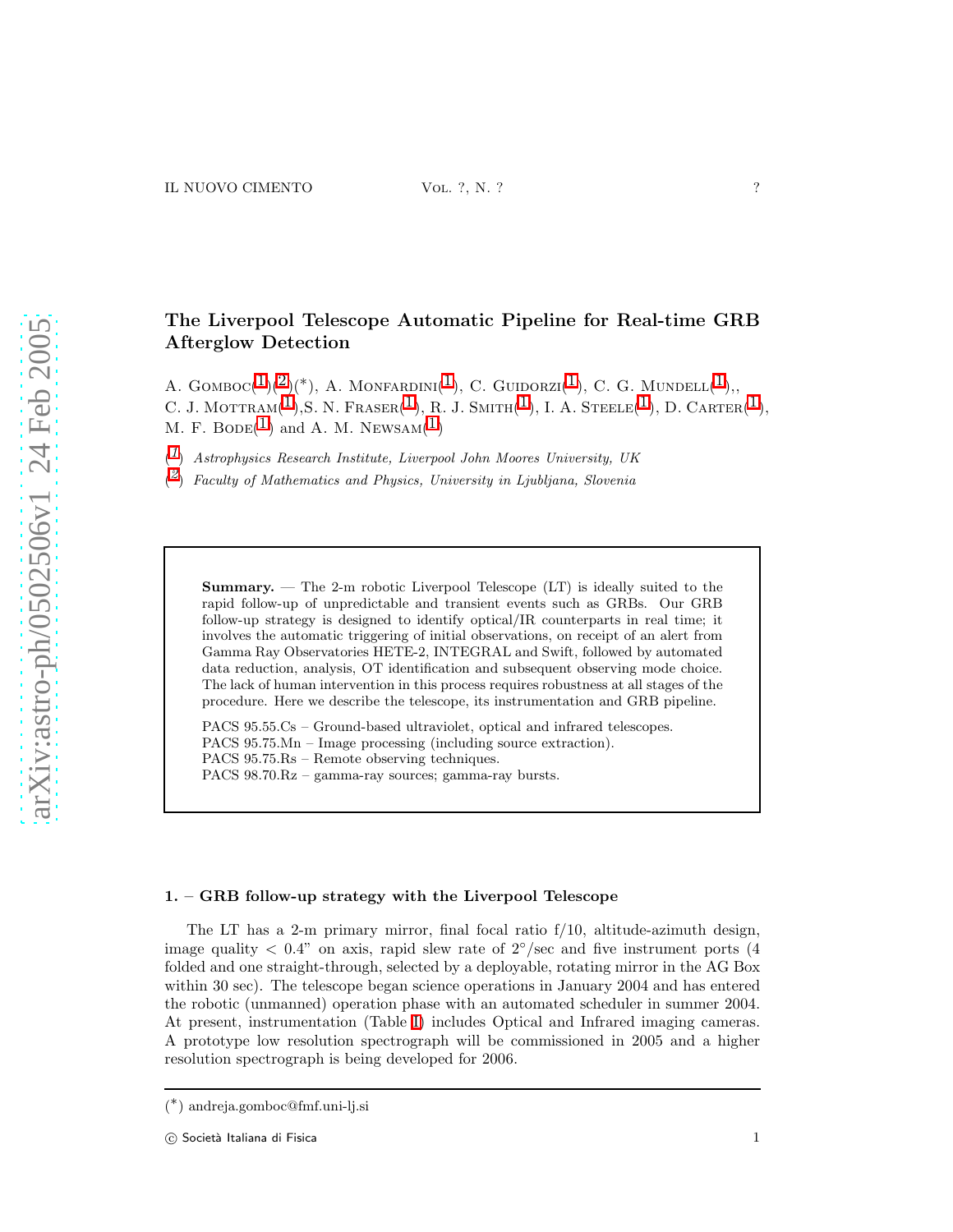| <i>RATCam</i> Optical CCD Camera -                                                                | $2048 \times 2048$ pixels, 0.135"/pixel, FOV 4.6'×4.6',<br>8 filter selections $(u', g', r', i', z', B, V, ND2.0)$<br>- from LT first light, July 2003 |
|---------------------------------------------------------------------------------------------------|--------------------------------------------------------------------------------------------------------------------------------------------------------|
| $SupIRCam 1 - 2.5$ micron Camera -<br>(with Imperial College)                                     | $256 \times 256$ pixels, 0.4"/pixel, FOV 1.7' $\times$ 1.7',<br>$Z, J, H, K'$ filters - from late 2004                                                 |
| Prototype Spectrograph -<br>(with University of Manchester)                                       | $49\times1.7$ " fibres, $512\times512$ pixels, R=1000;<br>$3500 < \lambda < 7000$ Å- from 2005                                                         |
| <i>FRODOSpec</i> Integral field<br>double beam spectrograph -<br>(with University of Southampton) | $R = 4000, 8000;$<br>$4000 < \lambda < 9500$ Å- from 2006                                                                                              |

<span id="page-2-0"></span>Table I. – The Liverpool Telescope instrumentation

As a National Facility, the LT carries out observations for a diverse range of timedomain related astronomy programmes. However, its robotic control and automated scheduling make the LT especially suitable for rapid response to Targets of Opportunity, such as GRBs (particularly the short bursts, see [\[1\]](#page-5-0) for details) which have been assigned a high priority in the LT's science programme.

Following a GRB alert from the GRB Coordinates Network, a special over-ride mode interrupts the current observations and triggers an initial GRB observing sequence as quickly as 1 minute after receipt of the satellite alert. As this process is fully automatic, a crucial component of the system is the subsequent pipelined data reduction, analysis and automatic identification of possible GRB counterparts. The diverse range of instrumentation available allows a number of possible follow-up strategies depending on the burst characteristics. The automatic choice of follow-up strategy depends on the output from the pipeline, which is therefore required to be robust and to reliably detect (or rule out) candidate counterparts in real time. In the future, it will be possible to include gamma/X-ray properties in the automatic choice of strategy; currently however the deciding factor is the observed optical properties (e.g. magnitude, variability - see Fig. [1\)](#page-3-0).

The basic overview of the GRB follow-up strategy with the LT is as follows: (i) slew to the position given in GCN alert; (ii) start short optical exposures in about 1 min (reaching limiting magnitudes of  $r' \approx 20 - 21$  in  $t_{exp} = 10$  sec  $-1$  min); (iii) automatic pipeline tries to identify the optical transient; (iv-a) if no candidate afterglow in the optical detected, continue observations with longer exposures in optical and infrared  $(t_{exp}=10$ min giving  $r' \approx 23$  and  $t_{\rm exp}=5$  min limiting  $J \approx 19$ ); or (iv-b) if an optical transient is reliably identified: continue with multicolour optical/infrared imaging and, following the successful commissioning of the LT spectrographs, with subsequent spectroscopy, provided the optical transient is brighter than magnitude 15 for prototype spectrograph and 19 for FRODO spectrograph (in  $t_{exp}= 10 \text{ min}$ ).

Alternatively, the follow-up can proceed using the detailed/improved information on the afterglow location and magnitude from GCN (Swift, HETE-2, etc).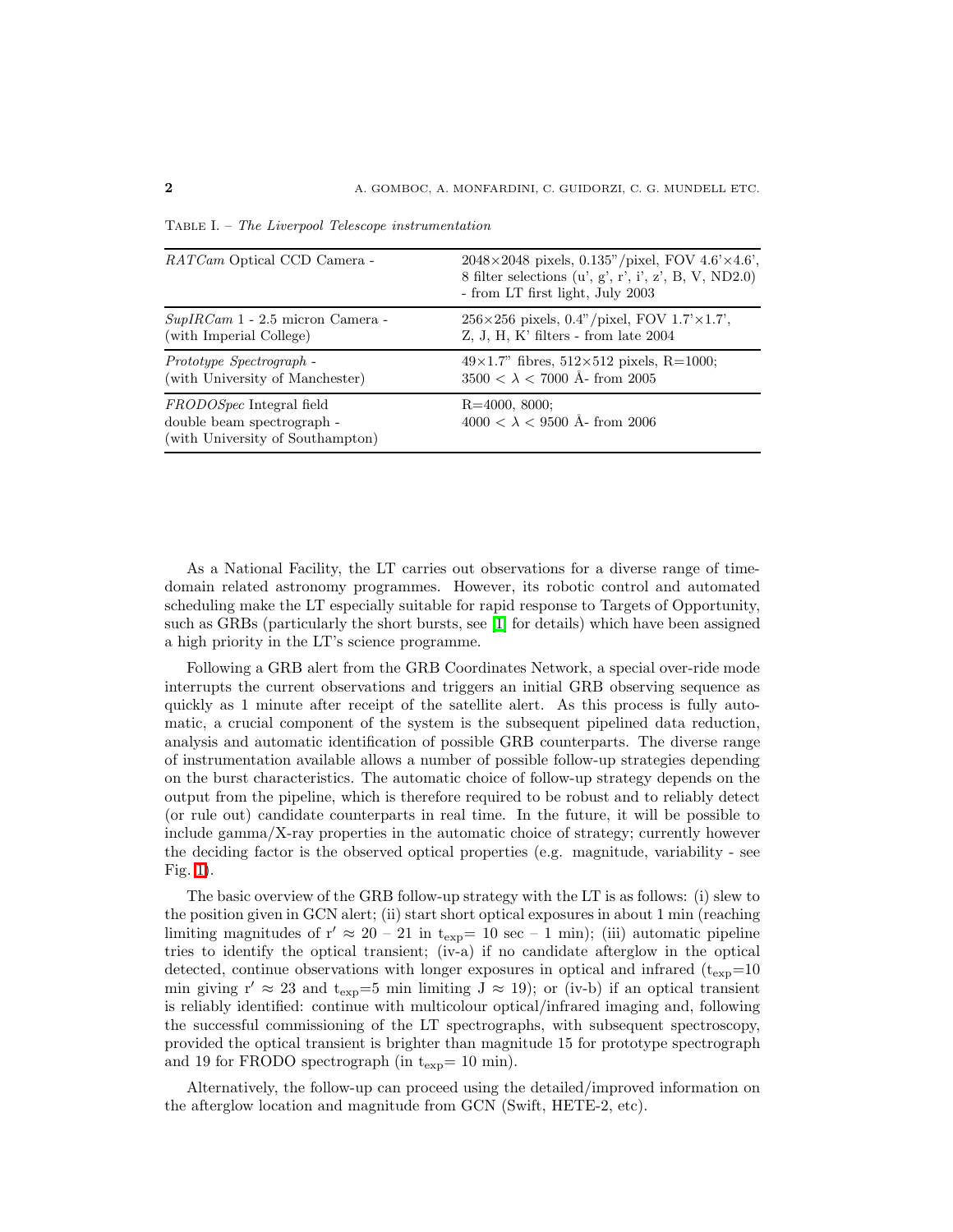

<span id="page-3-0"></span>Fig. 1. – Optical and infra-red observations of GRB afterglows in first minutes and hours after the burst (from GCN Circulars): symbols mark detections and arrows upper limits. Shadowed regions indicate areas where the LT and its instrumentation is expected to make a valuable contribution.

### 2. – GRB pipeline description

The selection of the observing strategy in the LT robotic telescope is automatically performed through the activation of a suitable, preliminary 'detection mode'. The detection mode is a fixed procedure designed to avoid saturation even in extreme, GRB 990123-like cases. The aim is to fully exploit the capabilities of a large robotic telescope and understand quickly whether the afterglow is bright. Briefly, three short integration exposures (e.g.  $t_{exp} = 10$  sec.; filter: r') are taken and analysed in real-time to:

- extract sources via a customised version of *sextractor*  $2.3.2$  [\[2\]](#page-5-1);
- elaborate a list of known sources using a local copy of the USNO-B1.0 astrometric catalog [\[3\]](#page-5-2);
- perform a precise (sub arc-sec) astrometric fit;
- iterate over extracted sources to find possible matches to catalogued ones;
- compile a list of associated sources, and use it to calculate a magnitude offset to be applied to instrumental values;
- compile a list of unmatched sources (raw candidates list);
- review the 'raw candidates list' to rate each object according to a number of options (e.g. elongation, FWHM, distance to a bright star, extraction smoothness etc.);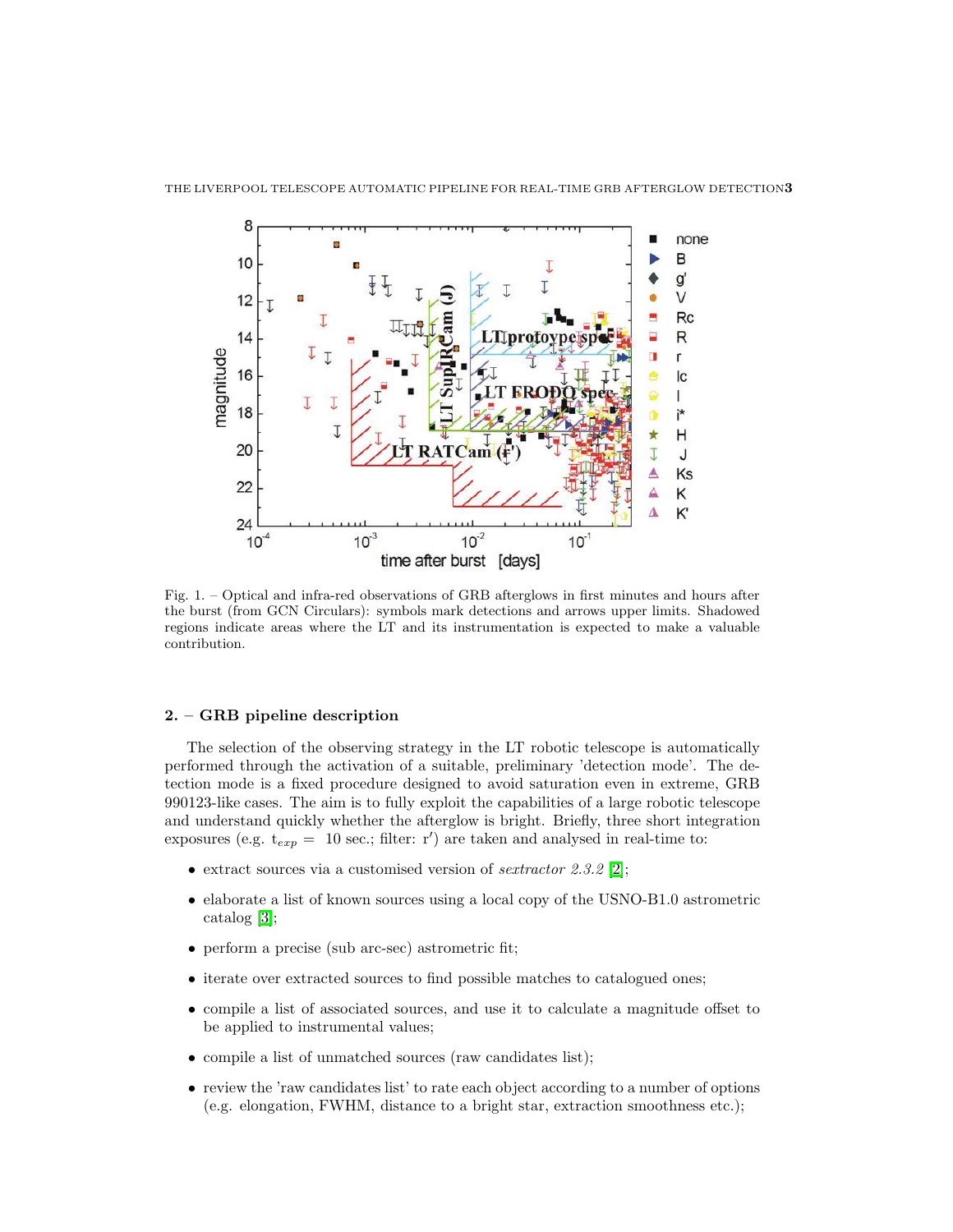- adjust the ratings given taking into account the results of on-line queries to 2MASS, GSC2.3 and Minor Planet Database;
- cross-check the three 'refined' lists to locate common objects and/or variable objects;
- compile a 'master list' of rated candidates representing the result of the detection mode run;
- sort the final, master list and elect the winner, if any;
- output the process details into a human readable file to allow the astronomer on duty to quickly release a GCN Circular where appropriate.

The whole process takes usually a few seconds to complete. The telescope is kept in idle mode in the meantime, waiting for the next scheduled instructions. At present, 17 different checks are performed during the 'raw candidates list' to 'master list' process. This number is expected to increase in future releases, and the software has been designed to allow easy integration of new checks. Among the implemented checks, a powerful one is the variability test. Preliminary simulations demonstrate positive results in case of a power-law decay  $(\alpha = -1 - 2)$  of a r'  $\approx 16-17$  object observed at  $(t-t_0) < 200$  sec. Further optimisation is foreseen taking into account real afterglow behaviours as soon as they will become available.

In case no object passes the threshold check, the detection is declared failed and the 'faint' follow-up mode is triggered. The faintest, matched star magnitude (automatically calibrated to USNO-B field objects) gives an immediate estimate of the r′ afterglow flux upper limit. The subsequent schedule makes use of both RATCam and SupIRCam cameras to search for the faint transient or to put stringent optical-IR upper limits.

If one or more objects survives the severe selection, the most probable one is assigned the role of 'official candidate'. Depending on its r′ magnitude, different strategies are activated making use of the available instruments (spectrograph, SupIRCam, RATCam). Either spectroscopy (brightest cases) or multi-colour optical-IR imaging are possible.

#### 3. – Conclusions

Rapid reaction to GRB alerts and the automatic pipeline for afterglow detection combined with 2-m aperture, excellent site and a range of instrumentation and follow-up strategies enable the LT to make early and deep observations of GRB optical and infrared transients (Fig. [1\)](#page-3-0), and thereby contribute significantly to the study of early-time light curves, optically-dark GRBs and short GRBs. Early identification of GRB counterparts with the LT will also be used to trigger further observations on other facilities.

∗ ∗ ∗

The Liverpool Telescope is funded via EU, PPARC and JMU grants and the generous benefaction of Mr Aldham Robarts. AG and CG acknowledge their Marie Curie Fellowships from the European Commission. CGM acknowledges the financial support from the Royal Society and MFB is grateful to the UK PPARC for provision of a Senior Fellowship.